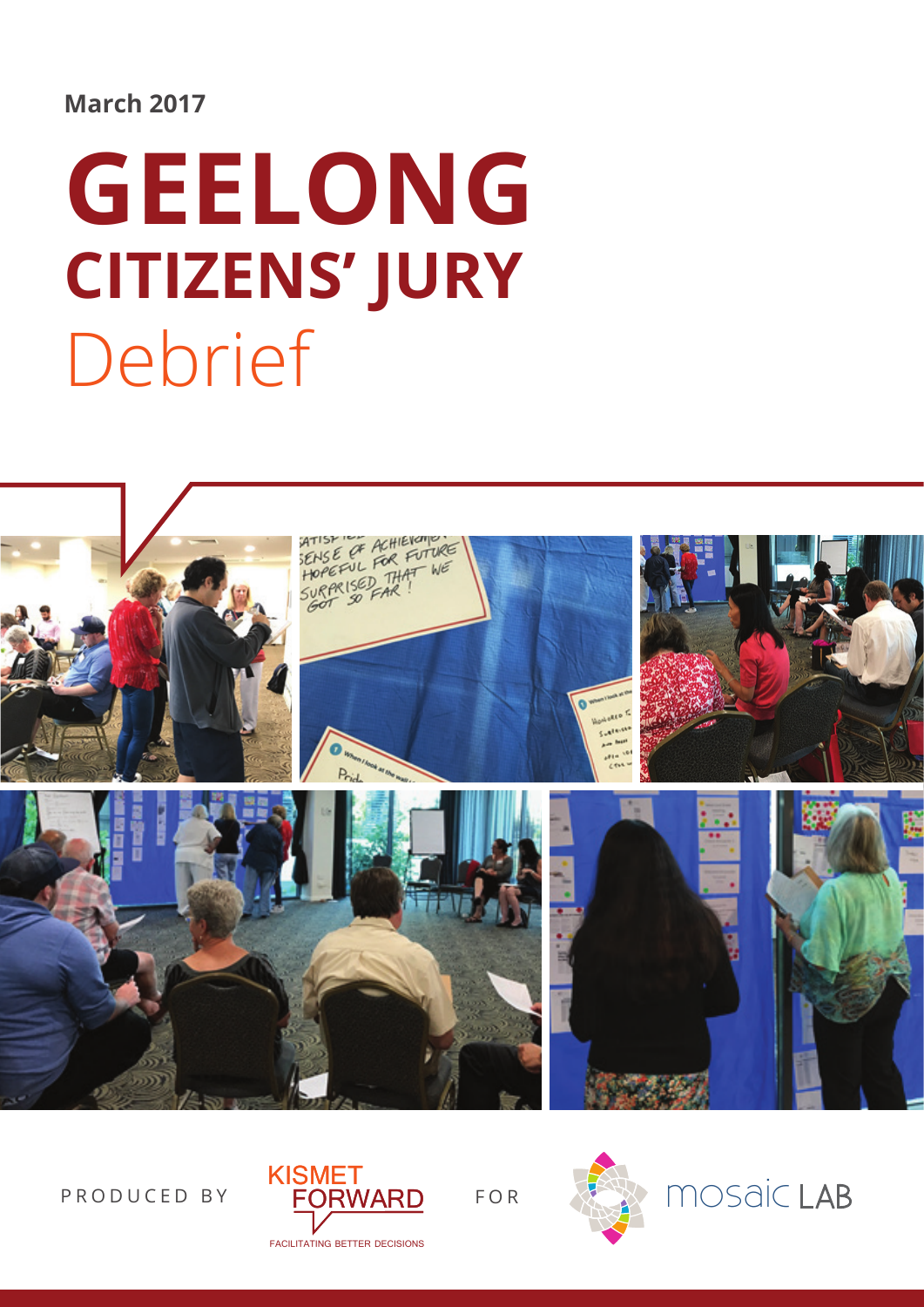

Prepared by Kylie Cirak and Jennifer Lilburn, Kismet Forward (jen@kismetforward.com.au)

Kismet Forward provides specialist advice and support in the areas of community engagement, facilitation, conflict management coaching, program logic, strategy, evaluation, training and project management.

Further information can be found at www.kismetforward.com.au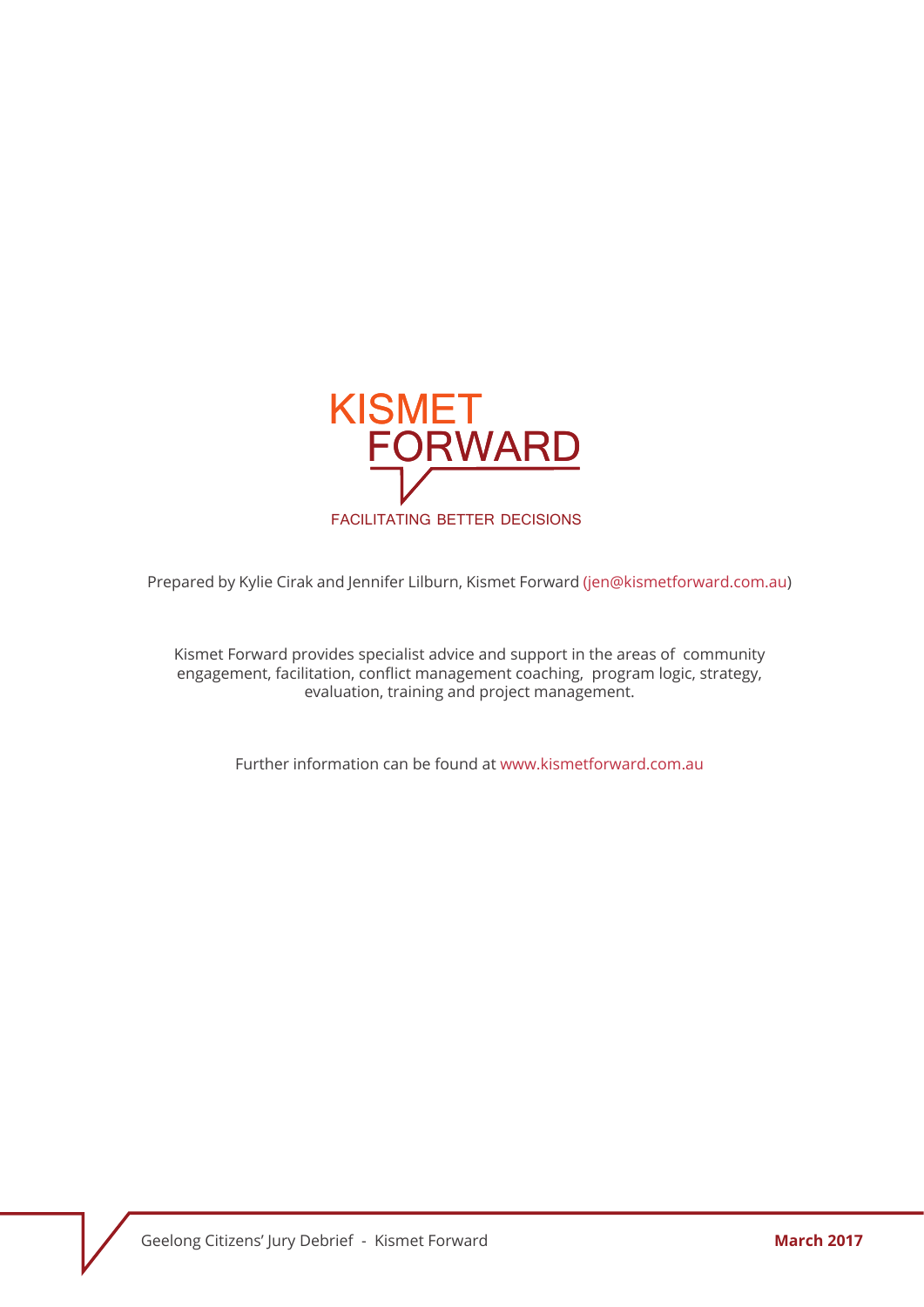# **Table of Contents**

| 3.1 What did you learn from the experience of being a juror?11                |
|-------------------------------------------------------------------------------|
|                                                                               |
| 3.3 What piece of advice would you give other people who are                  |
|                                                                               |
|                                                                               |
| 4.2 What aspects of the process should be done differently (or not at all)?17 |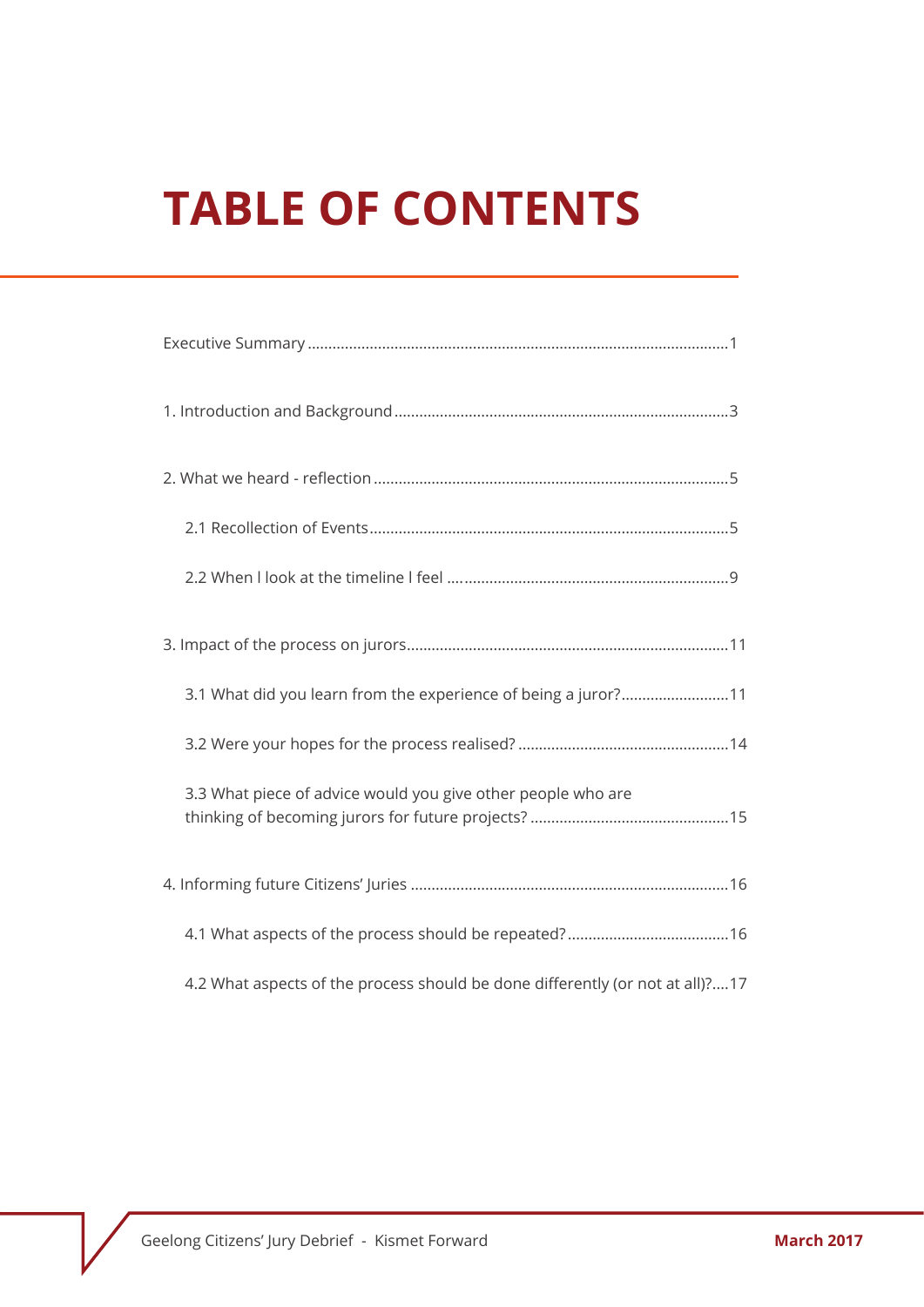# **Executive Summary**

In April 2016, following investigations and reviews and a recommendation from the independent Commission of Inquiry, the Victorian Parliament dismissed the Greater Geelong City Council and administrators were appointed.

The Victorian government committed to consult the Greater Geelong community about the structure of its future elected council before the election of a new council in October 2017. A citizens' jury was the method selected by the Minister for Local Government.

Twenty-four jurors from the original 100 citizens' jurors participated in a debriefing session independently facilitated by Kismet Forward. Jurors were asked to reflect on the experience of being part of the citizens' jury process and to provide advice for future citizens' jurors and the facilitators of future citizens' juries.

#### **What we heard – a reflection**

Participants helped to build and describe a timeline of their experience as jurors. Among the most telling insights was the impact that negative media coverage had on jurors who felt frustrated that the media did not understand the process.

Jurors also described the excitement and challenge they felt on the jury days. Although these days were seen by some jurors as difficult and long, the spirit of collaboration and the outcomes outweighed the negatives.

Overwhelmingly, looking at the timeline and what had been achieved engendered a feeling of real pride and accomplishment in many jurors.

#### **Impact on Jurors**

The following are the key insights into the impact the process and experience had on jurors. They describe what jurors felt was the main thing they learned and/or experienced.

- The power of collaboration
- The importance of good facilitation
- Having an open mind
- The importance of preparation
- The benefits of listening to others
- The good in our fellow community members
- The need for a transparent process
- Development of new skills and attitudes
- Working as part of a diverse group
- Why democracy is important
- How Council works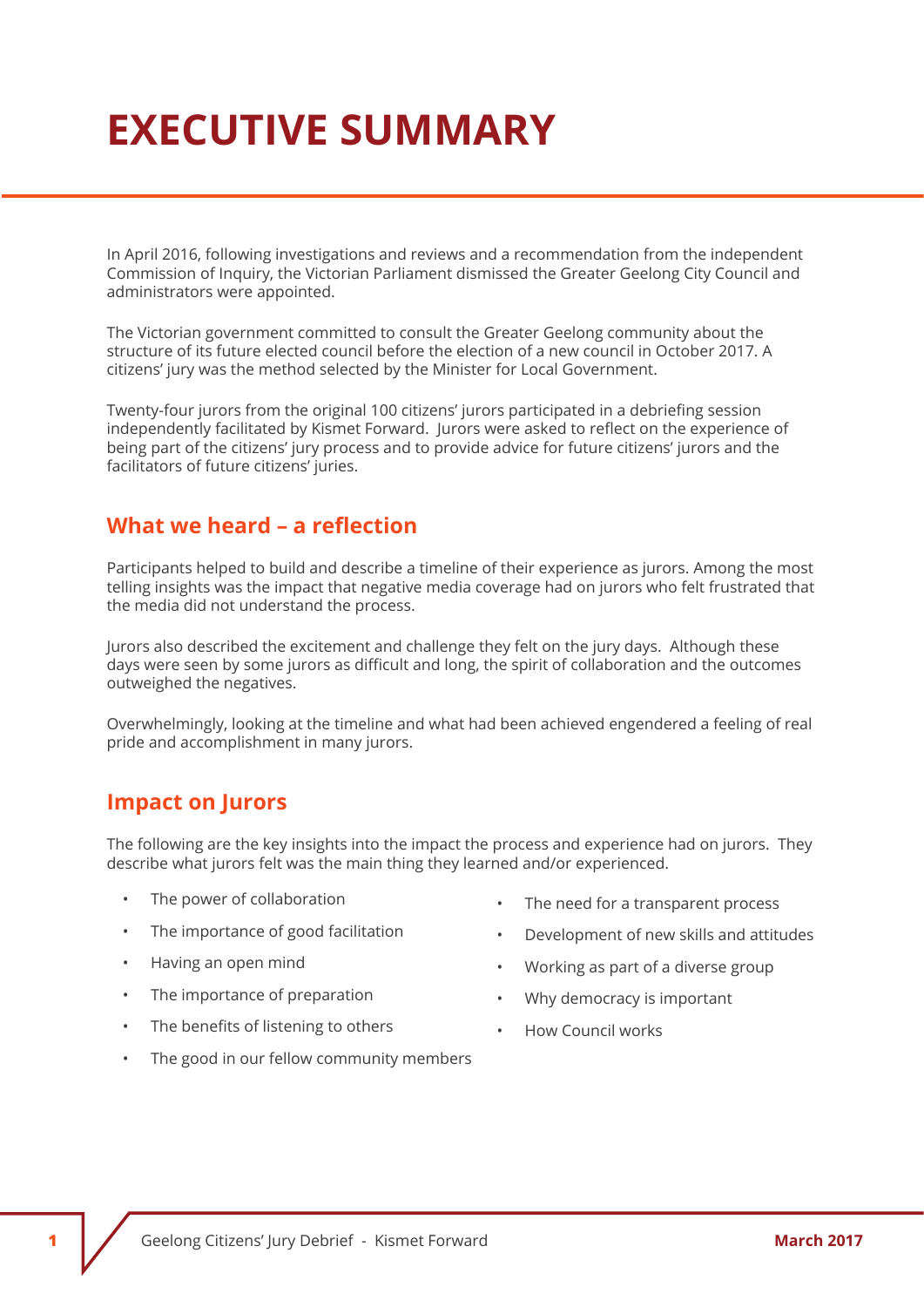#### **Advice for future jurors could be summarised by one statement - just do it!.**

Other advice included:

- Develop a thick skin in regard to media reporting
- Have an open mind
- Be prepared to express your opinion
- Be committed and do your homework
- Do it for the learning experience
- It's enjoyable and rewarding
- Do it for the common good.

#### **Informing Future Citizens' Juries**

Aspects recommended as worth repeating for future citizens' juries include:

- Variety of guest speakers
- The jury selection process, especially the diversity of jurors selected
- The Love It/Like It/ Live With It process
- Clickers for voting
- Information and material provided both pre and during the jury process
- Transparency of process and skill of facilitators.

Aspects which jurors felt should be reviewed include:

- Ensuring adequate timing for activities
- Potentially reducing the introductory exercises
- Consideration of noise and space especially for jurors with hearing difficulties
- Ensuring there is genuine commitment from jurors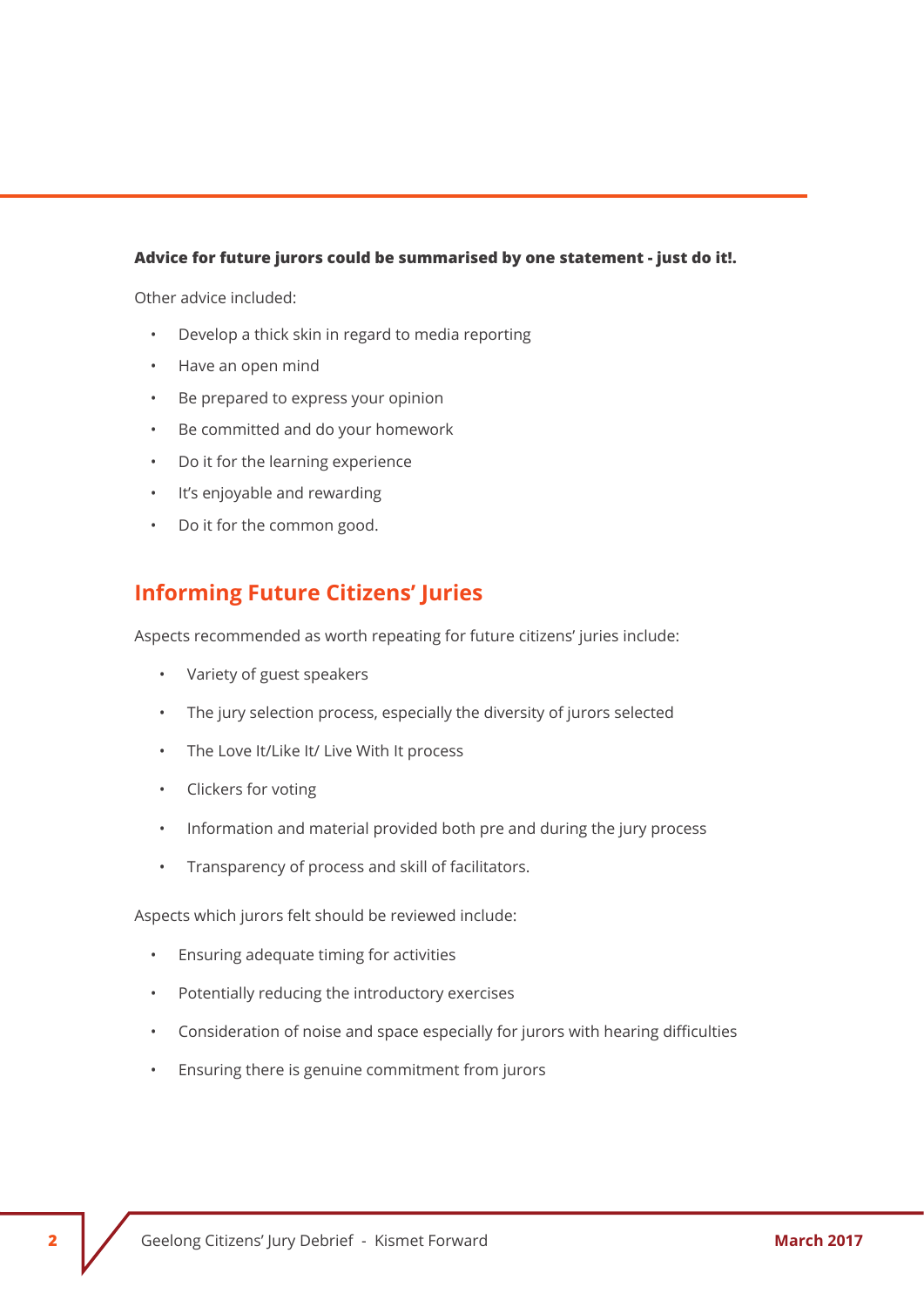### **1. Introduction and Background**

In April 2016, following investigations and reviews and a recommendation from the independent Commission of Inquiry, the Victorian Parliament dismissed the Greater Geelong City Council and administrators were appointed.

The Victorian government committed to consult the Greater Geelong community about the structure of its future elected council before the election of a new council in October 2017. A citizens' jury was the method selected by the Minister for Local Government.

A citizens' jury is an innovative way to involve everyday people in decision making. It is a transparent engagement approach that puts the community at the centre of the process. Geelong has broken new ground with this process. In fact, no other Victorian community has had the opportunity to influence the structure of its council to this extent.

Local Government Victoria (LGV) in the Department of Environment, Land, Water and Planning commissioned the nonpartisan, philanthropic research organisation newDemocracy Foundation to independently design and oversee the process.

The Geelong Citizens' Jury was comprised of 100 citizens in the Geelong area. In August 2016, invitations to participate were sent to approximately 15,000 randomly selected residents and from those people who expressed interest, the newDemocracy Foundation randomly selected participants to be descriptively representative of the demographics of Greater Geelong in terms of age, gender and geography. These methods helped ensure that a full range of perspectives most likely to be held by the wider community were broadly represented in the jury.

The Minister asked the jury to make two types of recommendations:

- 1. Practical recommendations for an electoral structure compliant with the Victorian local government legislative framework.
- 2. Aspirational recommendations that might not be compliant with this framework and that might include other ideas to improve local democracy.

The jury was supported in its task by professional facilitators from MosaicLab: Nicole Hunter, Keith Greaves, Kimbra White and Jane Lovejoy.

The following 'roadmap' depicts the intended process for the jury. It was largely followed, however a fourth jury day was convened to finalise the report.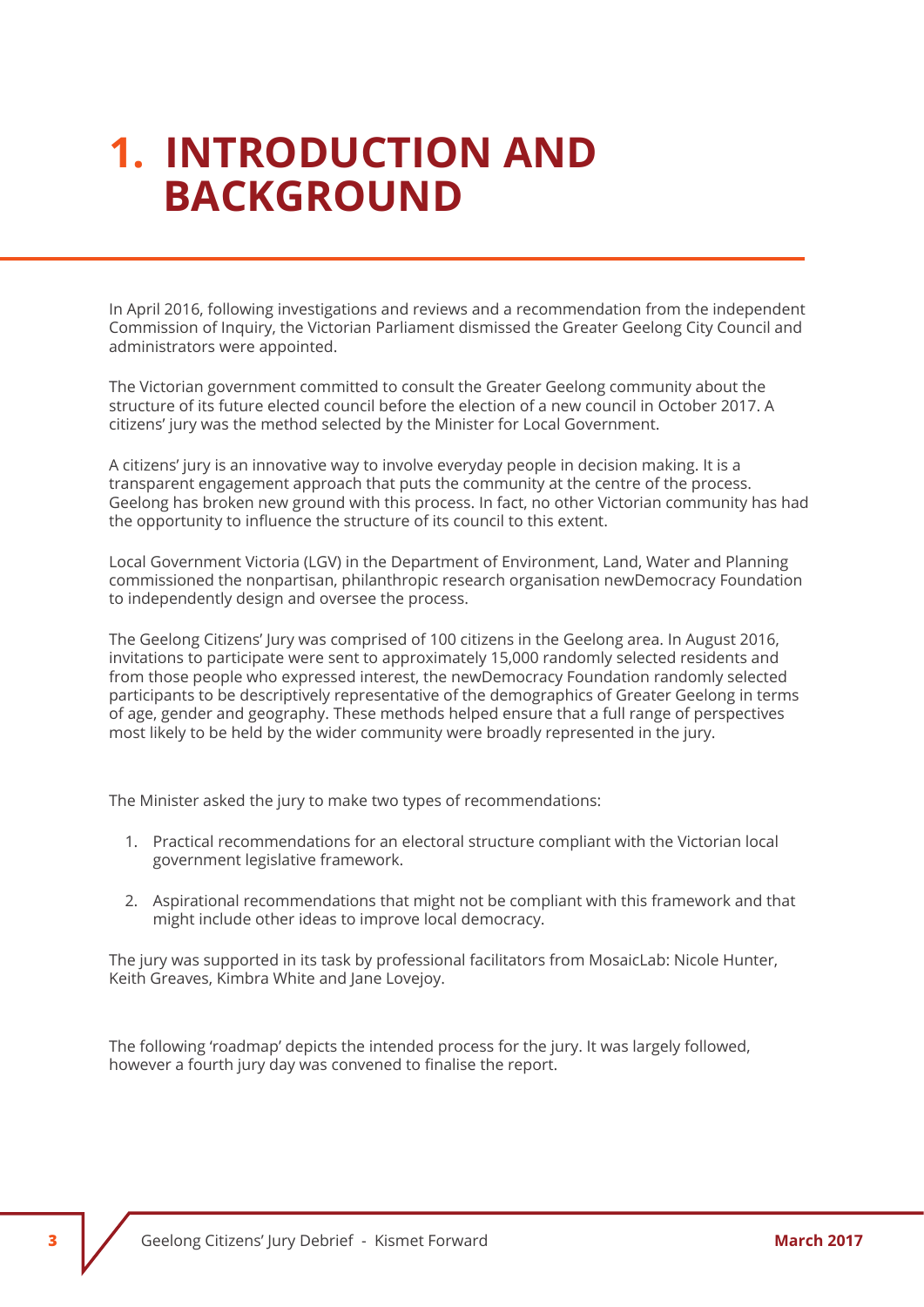

The jury presented its interim report to the Minister for Local Government, the Hon. Natalie Hutchins MP during November 2016 and their final report to Geelong MP the Hon Christine Couzens in January 2017. The Minister has promised to:

- Table the unedited jury report in Parliament.
- Submit to Cabinet the outcomes of the jury's deliberations
- Consider aspirational recommendations in future reviews of local government legislation
- Respond to the jury, including providing the Government's response.

Jurors were invited to participate in a debrief session in February 2017 in order to provide closure, reflect on the personal impact of the process and to contribute to the successful planning of future juries. To this end, debrief participants were asked to reflect on the jury process rather than the content of their deliberations.

Twenty-four jurors took up the offer and attended the debrief, which was independently facilitated by Jennifer Lilburn of Kismet Forward. This report details the questions asked and the responses/ discussions that took place.

Verbatim quotes by jurors (verbal or written) are shown as '*italicised quotations*'.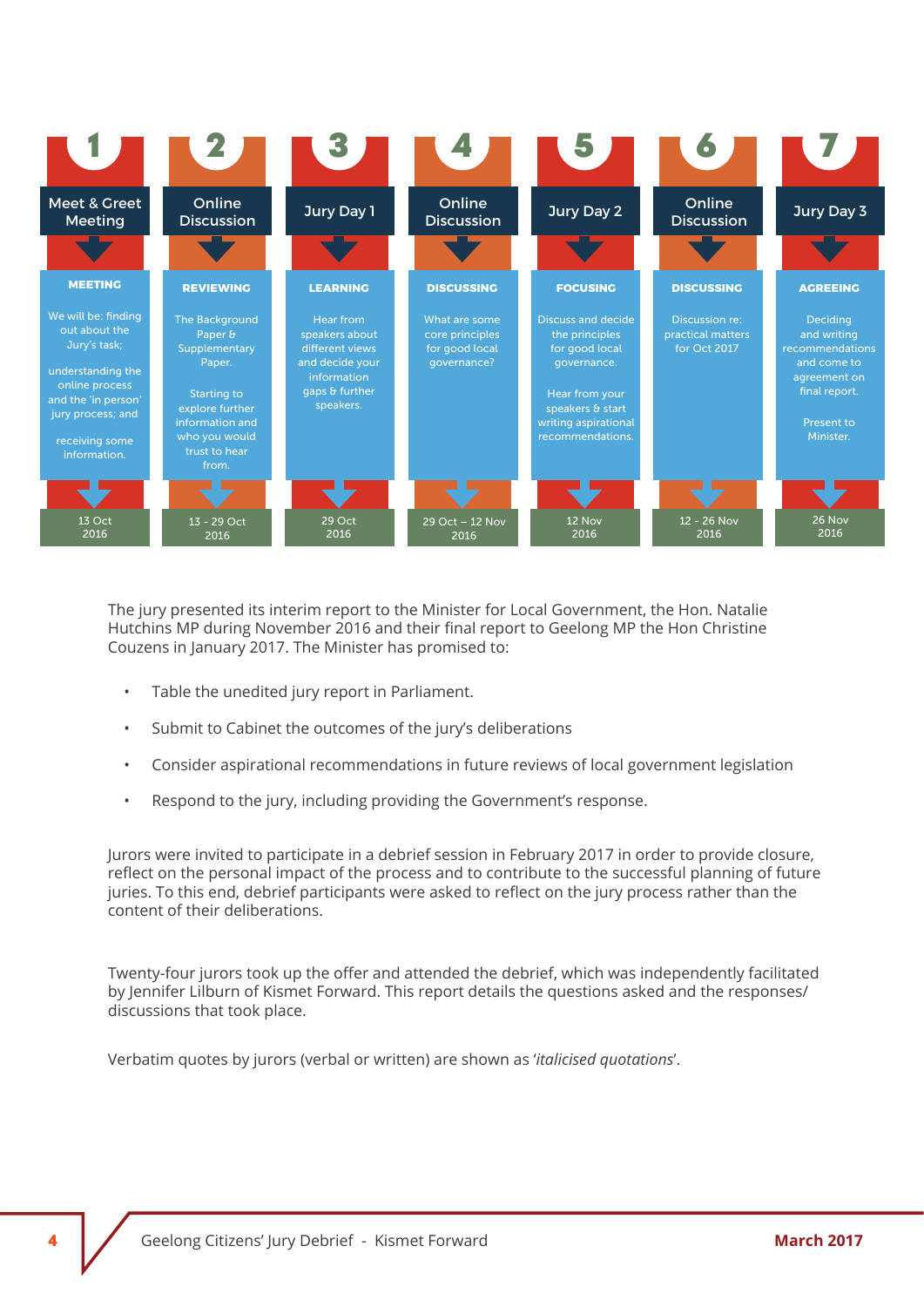# **2. What We Heard - reflection**



#### **2.1 Recollection of Events**

Participants of the debrief helped to build and describe a timeline of their experience as jurors. Using the letters in the first column of the table below, they were asked to identify the milestones which most epitomised each of the descriptors in the second column.

| м | The most <b>memorable</b> thing<br>about the process           |
|---|----------------------------------------------------------------|
| S | The most <b>significant</b> thing that<br>happened             |
| B | The <b>best</b> thing that happened                            |
| F | The most <b>frustrating</b> thing that<br>happened             |
| н | The <b>hardest</b> thing personally that<br>I had to deal with |
| L | The thing that led me to <b>learning</b><br>the most           |
| C | The thing that most challenged<br>the process                  |
| ı | The thing that I had greatest<br>impact over                   |
| Е | The most <b>exciting</b> thing                                 |

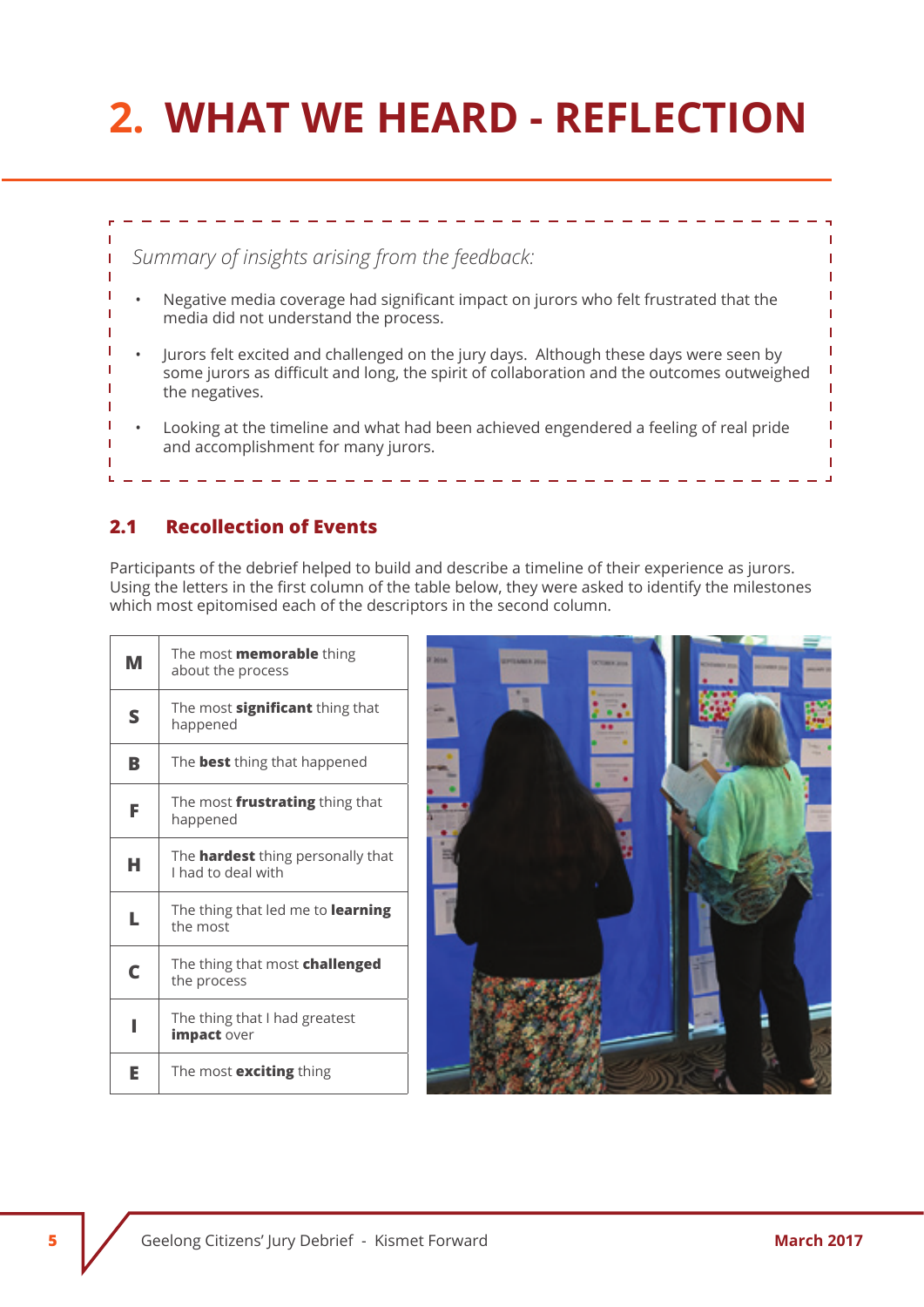#### **Project Timeline**

#### **Pre-August 2016**

Prior to the formation of the jury there were many wider engagement activities. These activities were not considered during the debrief process, which focussed solely on the jury experience.

Before August 2016, activities were limited to media coverage announcing the formation of the jury.

The Geelong Advertiser article 'Citizens' jury will shape our council' was seen by five jurors as the most exciting thing, two as the most significant, and one as the best thing that happened. Two related articles were felt by two jurors as to be the most memorable and one as the most significant.

#### **August 2016**

Media coverage also defined the month of August. The Geelong Independent articles 'Citizens' jury to review direct election of Mayor', and 'Concern over jury representation' were felt by two jurors to be the most frustrating occurrence of the month, and one juror felt it was the occurrence over which they felt they had the most impact .

Journalist Natalie Hutchins' article 'A chance to have your say on council' elicited positive emotions from five jurors. Three felt it the most exciting thing, one the most significant and one the most memorable.

#### **September 2016**

Jury selection began and the wider engagement/public survey was open to the public to share its views. The Geelong Advertiser featured a short article listing the key dates of the jury process which one juror felt was the best thing to happen.

#### **October 2016**

The initial juror 'Meet and Greet' session was held on 13 October. Three jurors found this significant, two the best thing that happened, two felt it was the activity over which they had the most impact, and one juror found it exciting.

#### *'Meet and greet night was friendly.'*

An online discussion was held from 13-29 October. Two jurors found it to be the activity that was personally most difficult, one learned the most from the online discussion, and one felt it was the most challenging aspect of the process.

*'The online discussions, l felt uncomfortable with it because of the concern about on line privacy.' (sic)*

A welcome kit was also posted to jurors. One juror felt they had the greatest impact over this activity<sup>1</sup> and another found it to be the most memorable occurrence.

The first jury day was held on 29 October. Three jurors thought it was the best thing to occur,

1- It is possible that this juror misinterpreted the meaning of the term The thing that I had greatest impact over"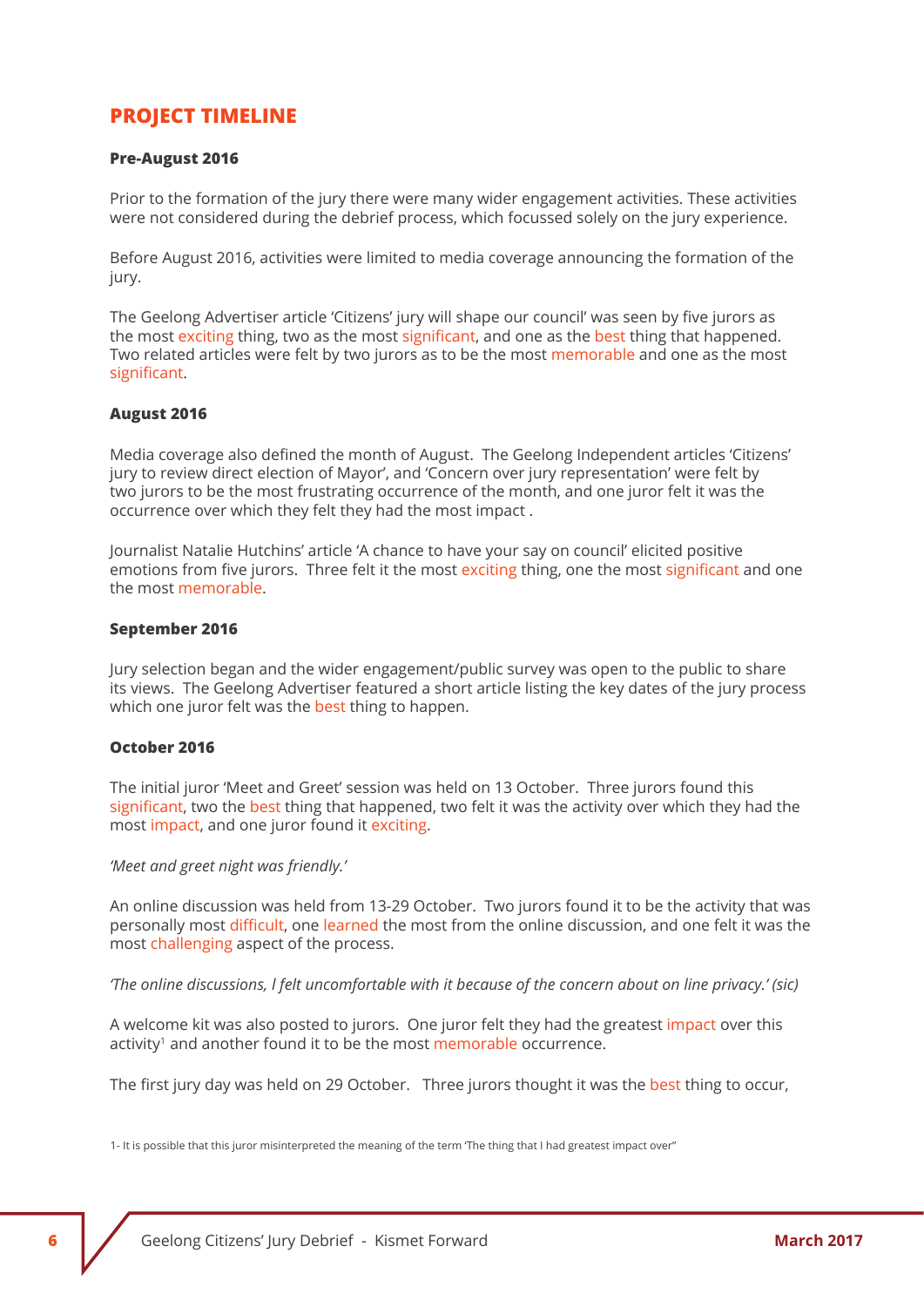two found it the most memorable, two the most significant, one felt they had learned the most from this activity, one found it the most frustrating and one juror felt it was the activity over which they had the most impact.

#### **November 2016**

Two online discussions were held during this month. Two jurors found these discussions the activities over which they had the most impact, one the activity in which they learned the most, and another felt the first online discussion to be the most significant activity of the month.

Jury Day 2 was held on 12 November. Eight jurors found this activity to be the one in which they learned the most. A further found it to be the best activity, and another four the most memorable. Two jurors each described this as: the hardest; the activity over which they had the most impact; most significant; and the most memorable. One juror found it to be frustrating.

Jury Day 3 on 26 November seemed to be the most challenging and difficult activity of the whole process. The general consensus was that it was a very rushed day with too much to do in too little time.

Ten jurors described it as the most challenging to the process, eight the most frustrating, and six the hardest. However four jurors found it the most exciting, and four the most memorable activity. Four jurors described it as the activity over which they had the most impact.

*'Jury days were very busy – day 3 was frustrating, difficult, challenging.'*

*'We were going to need more time once the mayor decision had taken so long – effectively compressed the rest of the day.'*

*'In report writing we nearly botched the whole thing – shouldn't be rushed. People need to be thinking quite clearly through the process.'*

There was a flurry of media activity related to the role of Mayor. Four jurors found articles related to former Mayor Darren Lyons as frustrating, and one as significant.

#### **December 2016**

The December time period was frustrating for many jurors because of predominantly negative media coverage. The most significantly frustrating of these articles was The Geelong Independent's 'The process is rigged'2. Eight found this article the hardest to deal with personally, three the most challenging to the process, two felt it to be frustrating.

*'Felt frustrated that it wasn't understood by the media.'*

Another article 'Lyon's mayoral no-go' was felt by one juror as the most challenging, and another the hardest thing to deal with.

One person felt that they had had greatest impact over a letter to the editor 'Praise for mayor election process' by Priscilla Pescott.

1- The article was referred to but not provided for the debrief. Hence, it may be incorrectly titled.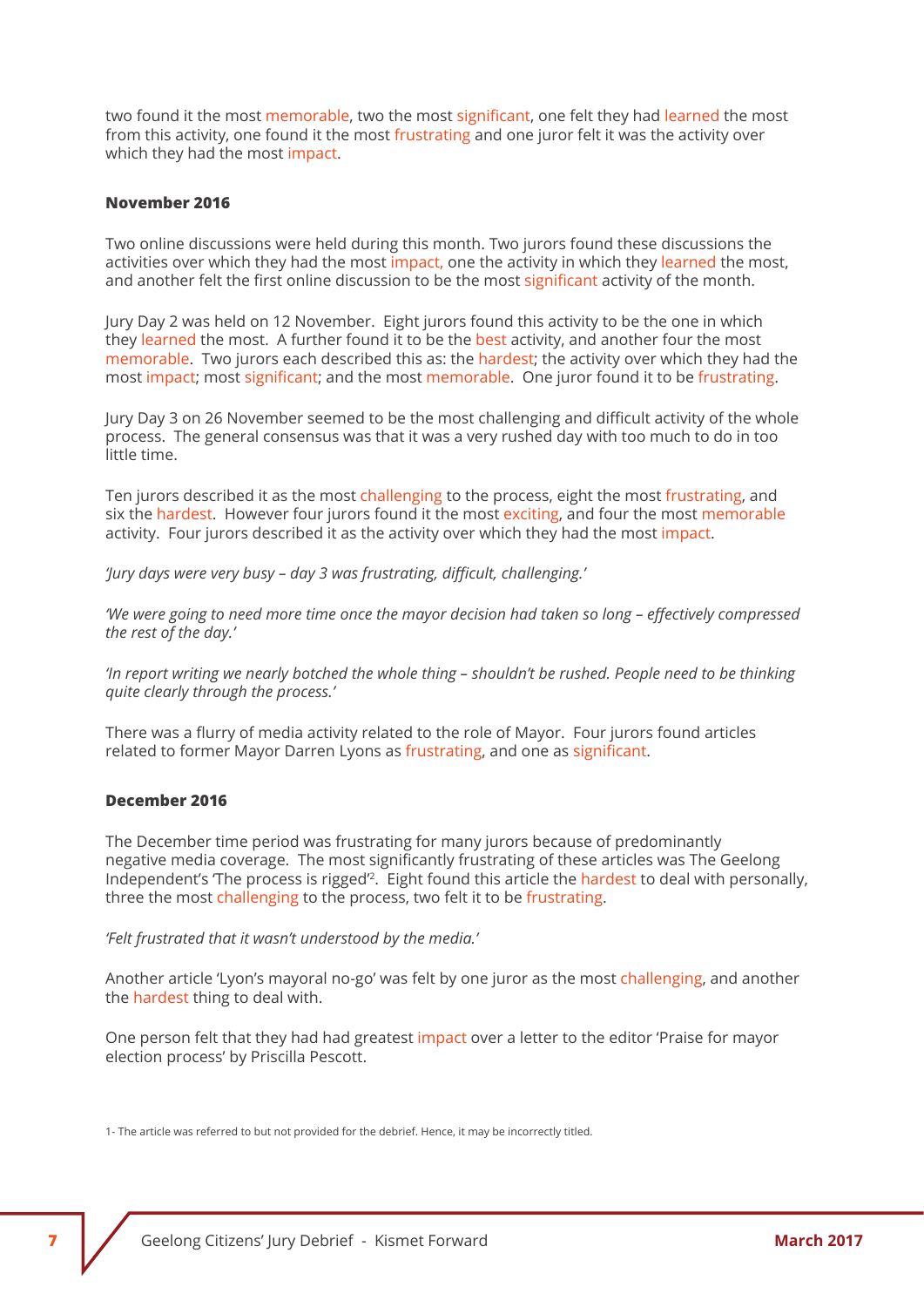#### **January 2017**

Jury Day 4 was held on 21 January. Six jurors cited this day as the best thing that had happened. Five jurors felt it was the activity in which they had the most impact, five the most exciting thing. Four jurors each found it the most memorable, the most significant, and the most challenging to the process. One juror found it frustrating and two found it hard personally.

*'(The) fourth day was liberating because we could make suggestions about changing or improving how local government is set up or operated. If any of those get up and (are) implemented then we really have made a difference.'*

*'Disappointed – felt bad for the whole team that day. Didn't realise how long the process would take. Maybe should have allowed for an extra day.'*

The online discussion 4 held 7 - 20 January was the activity which one juror felt was the experience in which they learned the most. Another juror found the Senator's article<sup>3</sup> the most challenging to the process.

#### **February 2017**

The debriefing session (in which they were participating at the time) was seen by two jurors as the most memorable, and by a further two as the activity in which they learned the most. One found it the best activity, and another the activity in which they felt they had the most impact.

Newspaper articles featured in February<sup>4</sup> were seen as challenging to the process, memorable and frustrating.



- 3 The article was referred to but not provided for the debrief.
- 4 Referred to by jurors but not provided for the debrief.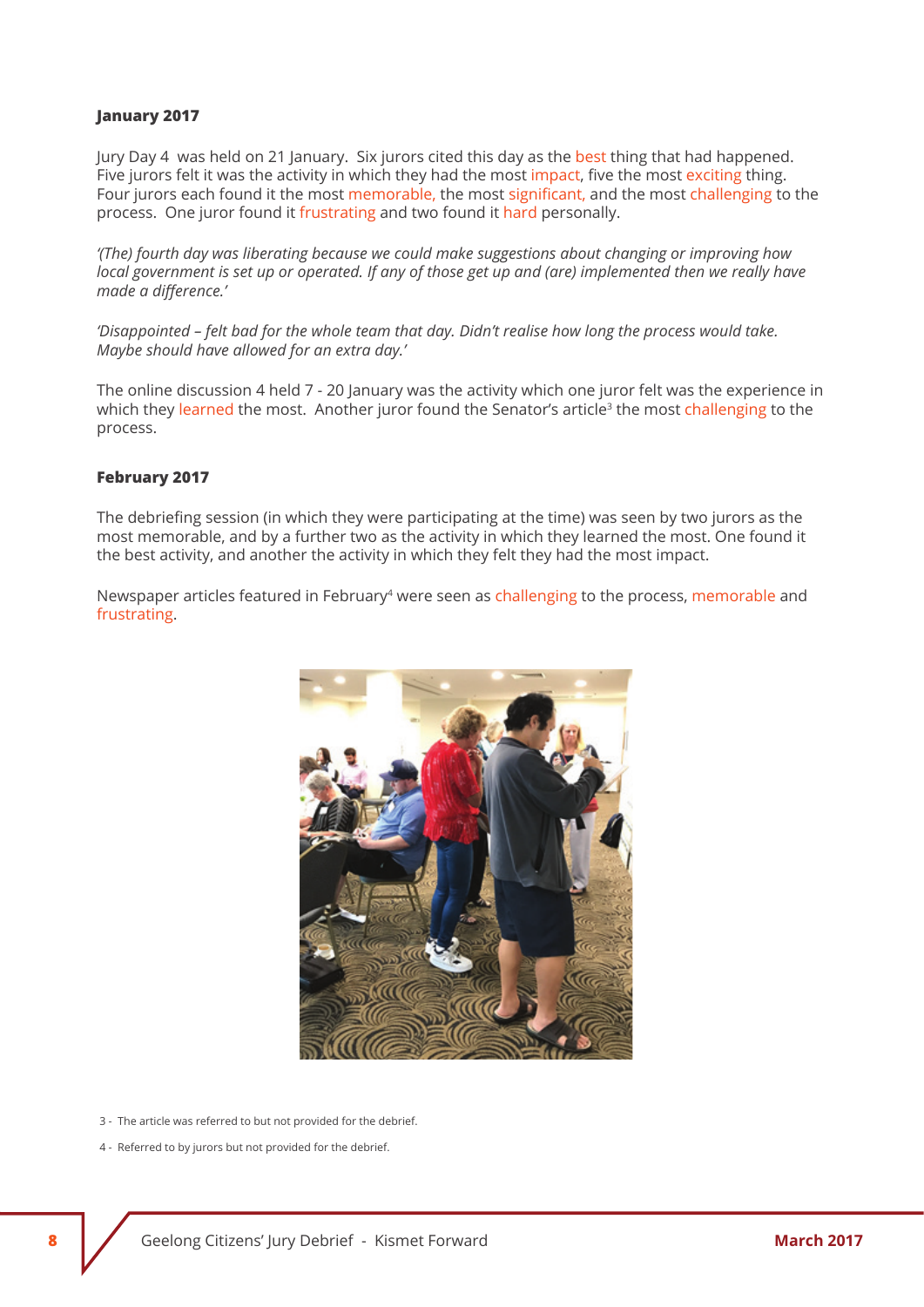#### **2.2 When l look at the timeline l feel ….**



*'Looking [at the timeline] I feel astonished about the varying intensity of engagement and that so many people with so many different views could come to agreement.'*

*'Amazed that we came to consensus with a 100 people. A sense of satisfaction that we found consensus despite having such different views.'* 

*'(Looking at the timeline) I felt a sense of achievement and hope for the future. I'm surprised that we got so far.'*

*'[Felt] Frustrated that it [the process] wasn't understood by the media'*

#### **What stands out when you look at the wall?**

*'Overall what was best and most memorable was people's involvement – that they did their reading, that they were prepared and that they were involved in the process'*

- Pulses of high intensity engagement interspersed with periods of lower intensity engagement and reflection
- The wall is meaningless and does not satisfactorily define the elements of the process
- Support from MosaicLab and newDemocracy
- The ideas/thoughts of 100 people
- Jury day 3 was intense
- The practical report was the most memorable for jurors
- We experienced all emotions on the days
- Hard work
- We had lots of input and information
- The "populist" media, mostly bias towards elected Mayor
- The amount of work and diversity of topics to be considered in November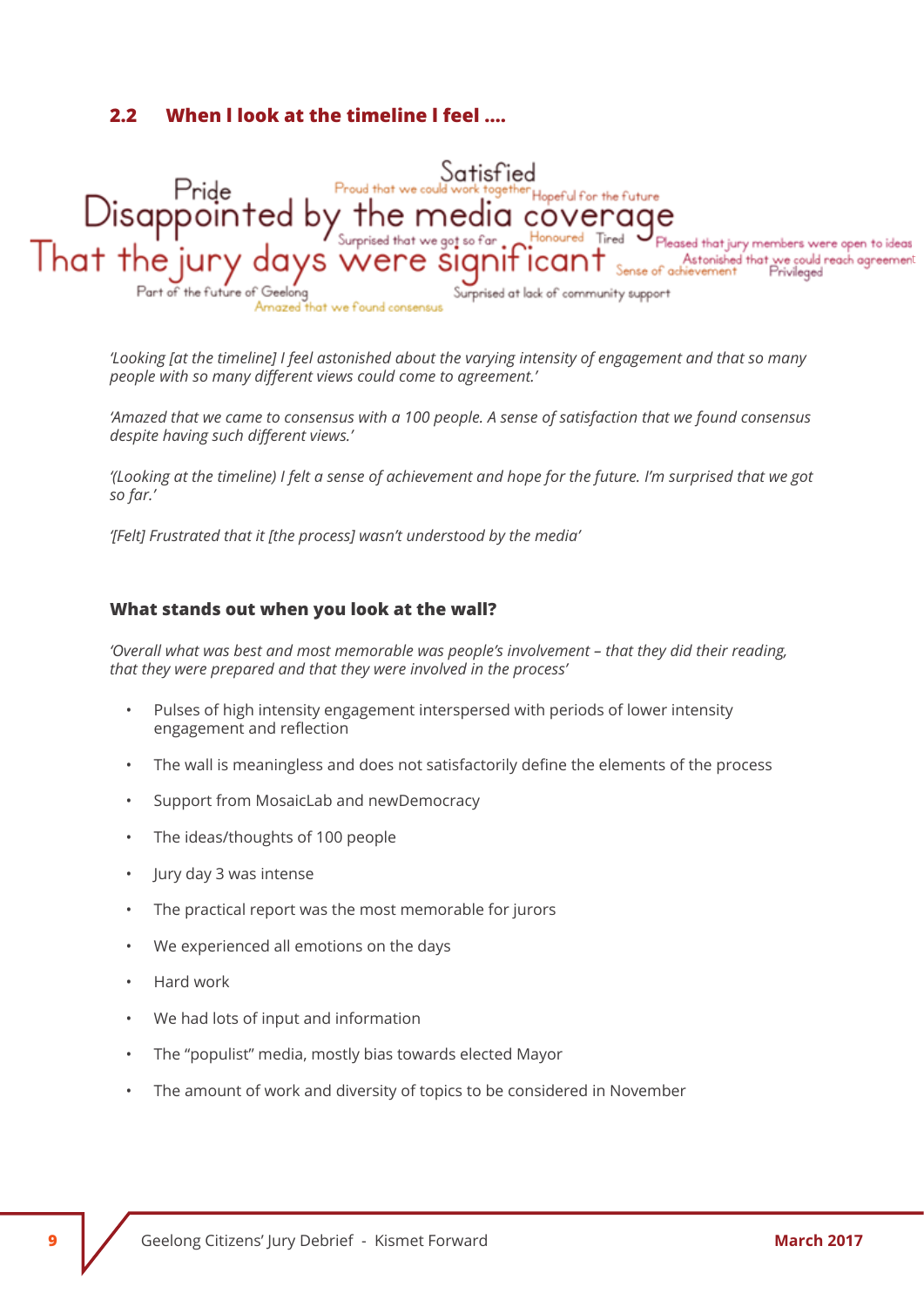#### **If you had 60 seconds to show this wall to a newcomer, where would you spend the time?**

- Explain the process of the four jury workshop days.
- $\cdot$  Days 2 & 3
- Days 3 & 4 decisions being made
- Introductory day and last day
- Overall process
	- Getting information, discussing, debating, testing, deciding.
	- Input  $\rightarrow$  process  $\rightarrow$  output
	- The whole process in a nutshell and the end result!
	- Process of forming jury
- Dealing with media reporting
- Community engagement
- The collaborative spirit, compromise
- Exposure to expert speakers
- Excitement about the project

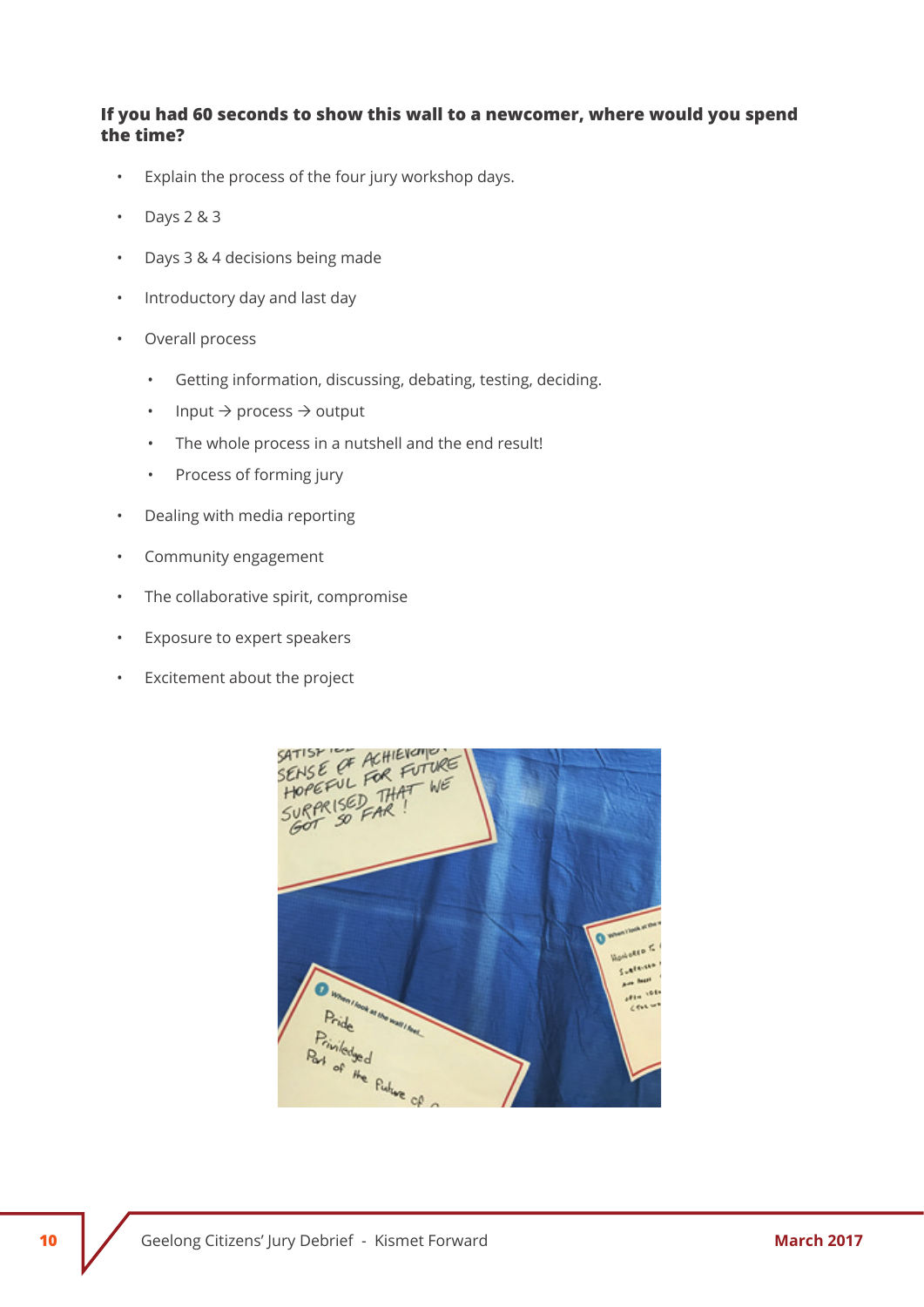### **3. Impact of the process on jurors**

*Summary of insights arising from the feedback:* 

#### Why democracy is important

### The importance of good facilitation. How Council works

#### Development of news skills and attitudes Working as part of a diverse group The benefits of listening to others The need for transparent process Having an open mind

he good in our fellow community members

#### **3.1 What did you learn from the experience of being a juror?**

*'For me it's being aware of the democratic process and having a wide view – keeping the whole of community benefit in mind. You need a wider lens than your own view.'*

#### **The importance of good facilitation**

*'100 people can work together for common good with impartial and knowledgeable facilitators.'* 

- The importance of a facilitator during group work
- 'Incredible' facilitation strategies and the patience/tact/kindness of facilitators

#### **Having an open mind**

*'Apply critical thinking to all of the process – when something is said or information is given – challenge it; think about what the evidence is, is it consistent. Rather than sticking with a view that might not have evidence to support, be open to considering other views.'*

- That you need to be committed in what you are doing but also be willing to listen to other people's point of view
- Juror's initial opinions were changed through deep discussion and collaboration with other jury members
- To listen to all arguments and weigh the evidence before voting

#### **The importance of preparation**

- Take time to study the issue, get information from a variety of sources, test and debate it, then decide
- That key to this process is the preparation, co-ordination and determination to not allow for any bias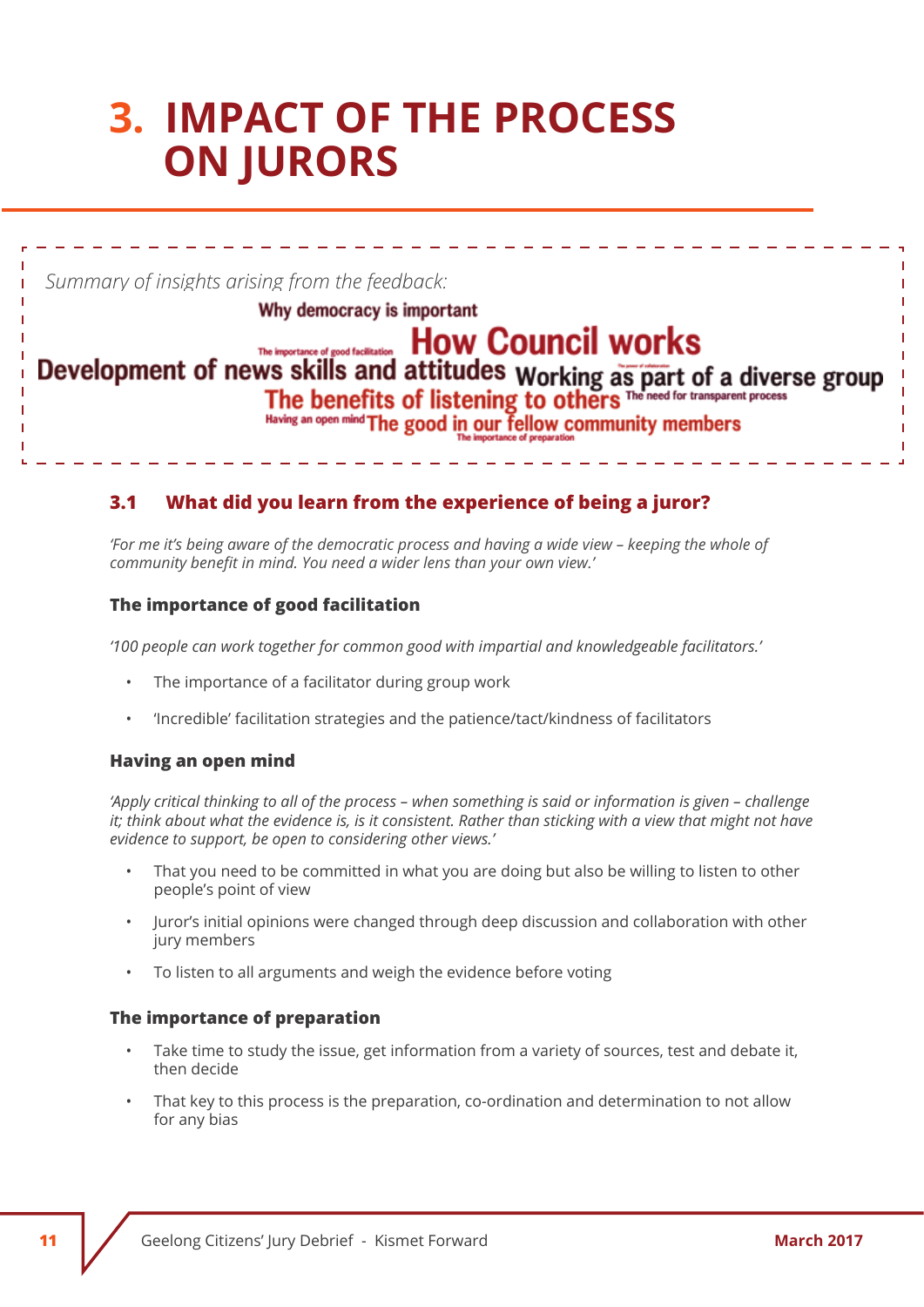#### **The benefits of listening to others**

*'I learned new ways of listening, learning and engaging with others.'*

*'I learned what it was like to have your opinion fully listened to as everyone was given a voice - unlike most work situations where some people dominate and quieter people are dismissed'*

- Learned about compromise, persuasion and listening
- That respectful listening and critical thinking are essential to good decision making
- The importance of ensuring everyone contributes and is heard

#### **The good in our fellow community members**

#### *'Integrity is not dead'*

*'Everyone has a contribution to make regardless of education or political views'*

*'We, as humans, can respect and listen to others' opinions without rancour'*

*'People from all walks of life can bring together sound common sense'*

#### **The need for transparent process**

*'This process must walk a very fine line in ensuring transparency and efficiency in terms of validity and ethics'*

*'With excellent and strategic management public jury considerations can yield meaningful outcomes of value'*

#### **Development of news skills and attitudes**

*'I learnt l did not need to know everything'*

*'Personal reflection on my own political values – strong support for democratic representation but it can also go wrong in the age of social media and celebrity culture '*

*'With knowledge it is possible to make sound decisions'* 

*'Being prepared to ask questions rather than rush to provide answers'*

#### **Working as part of a diverse group**

*'At the start I had a predisposition to no wards, no districts. Then I heard people from Bellarine and Lara talking and I realised my patch in Belmont was very different … listening to those people changed my mind.'*

- Diverse people with diverse opinions can come to a consensus
- The importance and power of collaboration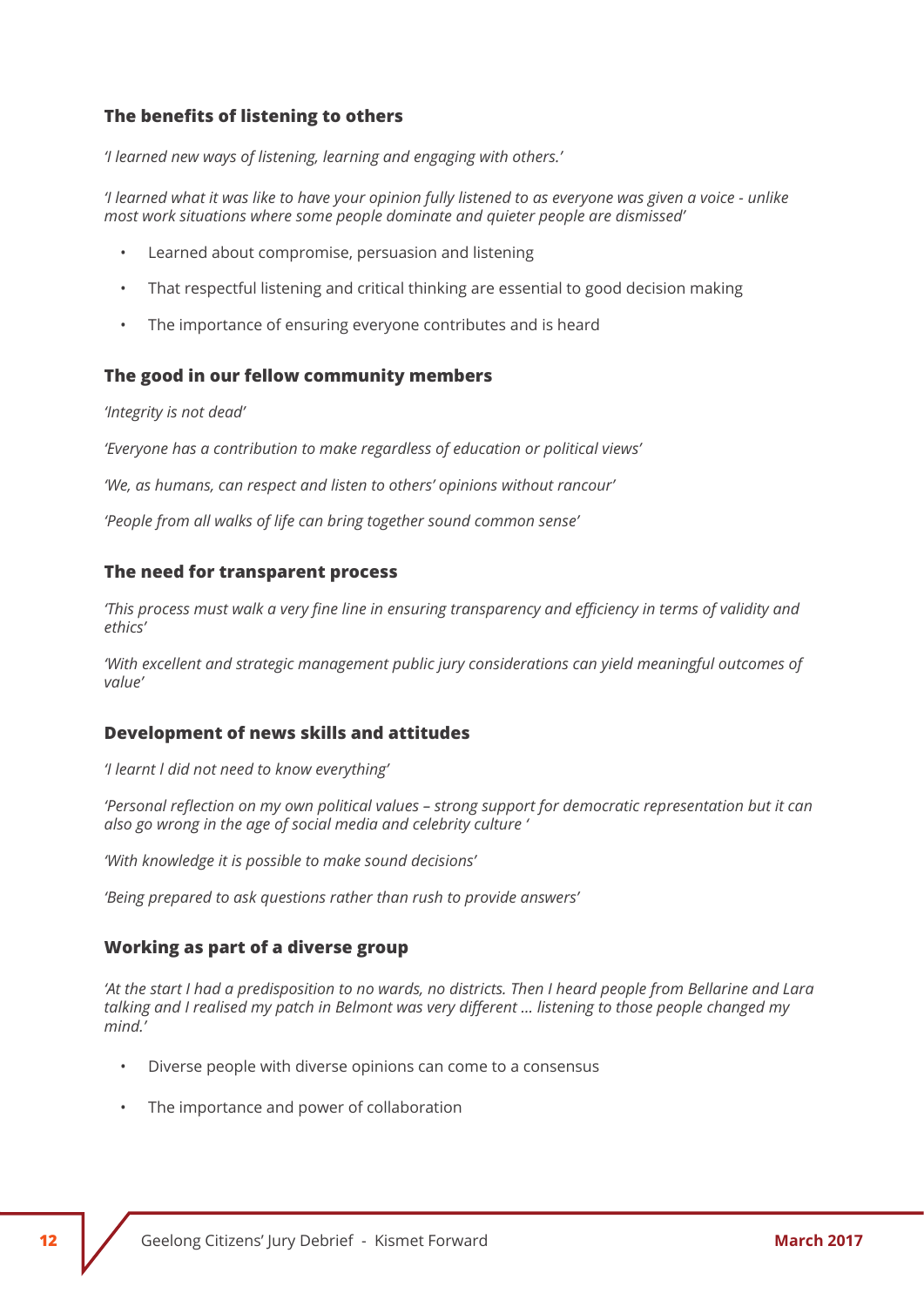- The diversity of ideas are reflected in the quality/diversity of solutions
- Observing different ways of younger jury members and older members interacting and noting that older members of the community still have so much to contribute
- That core values form shared sets of understanding between diverse people

#### **Why democracy is important**

*'It's given me a new way of thinking about democracy for the people, by the people. It should be much more of an integral part of government.'*

- People of good will can put aside political differences in the interest of reaching democratic realities
- The true power and importance of participatory democracy and where it can head in the future
- How fragile "democracy" is and how easy it is to subvert

#### **How Council works**

*'Better governance is important to the whole of the Geelong region'*

- Depth of duties and aspirations of councillors and staff
- The interaction between business and politics on local government
- That we all should be aware of our council's workings

#### **Other comments**

*'Personal sharing is a waste of time in this setting.'*

*'I was unhappy with one particular aspect of the process, and regretted not voicing this to Iain Walker during the process. I think l felt shy to complain about this issue, which was an important matter to me.'*

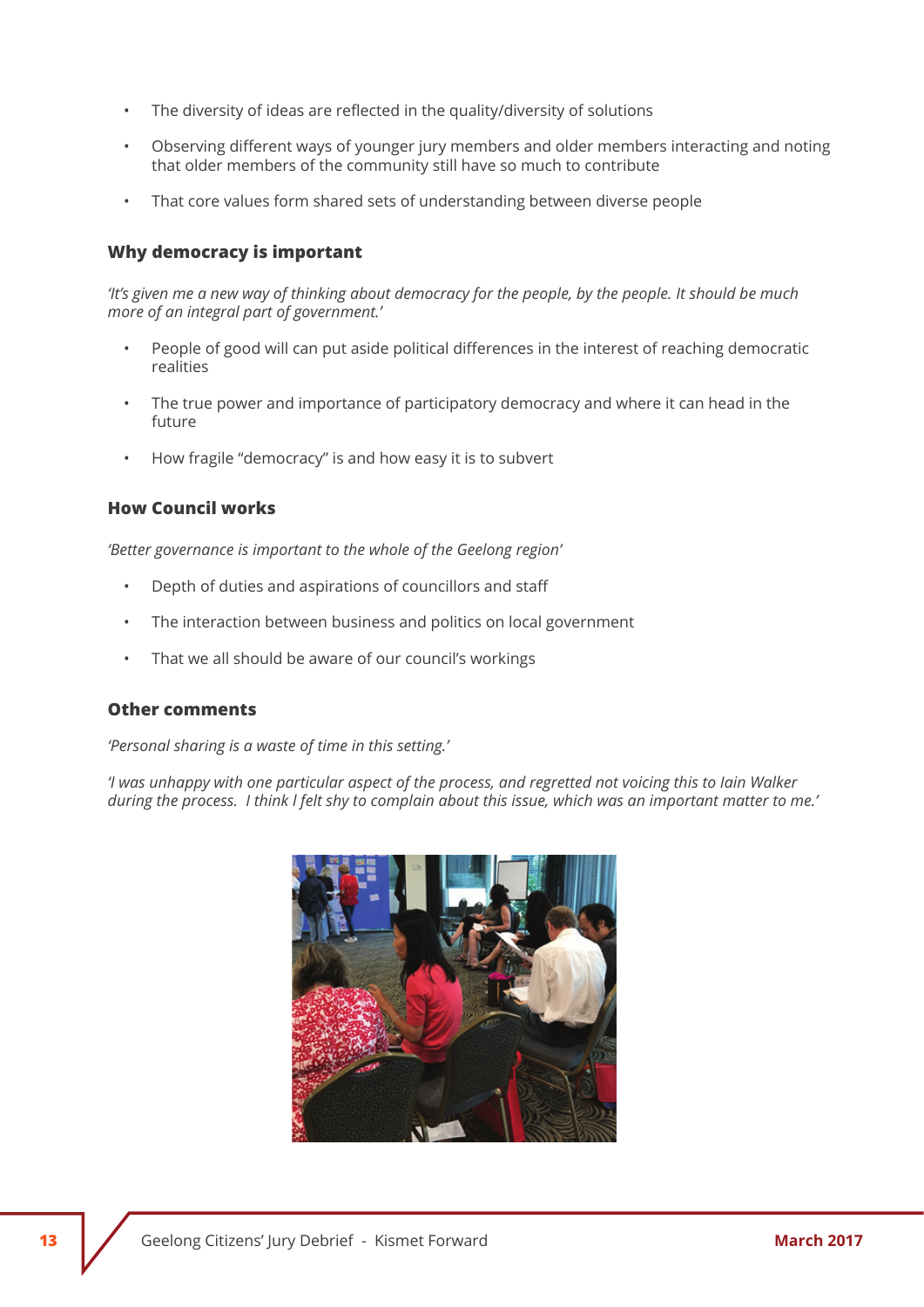#### **3.2 Were your hopes for the process realised?**

**Eleven of the participants of the debrief session said that their initial hopes for the jury process had been realised. They explained as follows:**

*'We worked together and ended with a Council-elected mayor'* 

*'Absolutely. I got to engage and witness democracy in action and was blown away with its effectiveness'*

*'Yes – juries are by their very nature a group of ordinary people wanting to discover the answer to the question – It is the goodness in human nature'*

*'Yes – this was achieved through a wealth of information, speakers, fair discussion for all attendees and the guidance of MosaicLab to come to an "I can live with it" result'*

*'Yes, l do think that we took on a 'state of art' approach to considering governance mechanisms that are globally smart and 21st century in ideas and process'*

*'I said that l hoped we built a sense of community through the process and l think we achieved this. The process for me was just as important as the output'*

*'Both practical and aspirational ideas were agreed upon by jury members and l was happy with the results'*

*'Yes, generally they were. Probably we will still have the politically ambitious standing but multi-councillor wards structure may ensure more diversity of experience'*

*'There is a wide range of knowledge that was shared'* 

*'There was opportunity for all juror's voices to contribute to the report'*

*'I was happy with most of the decisions the jurors made. I was happy with most of the process.'*

#### **Two participants said that their initial hopes had not been realised:**

*'The Council system is still open to possible rort'* 

*'Not really – people remained uninformed, most did not seem to have completed the reading and even on the last day were still making uninformed decisions'*

#### **Others were less definitive in their response, in some cases because they are waiting to see the response by government:**

*'I wanted what is best for Geelong rather than personal goals. Collective good, reassuring. All of Geelong rather than groups or identity politics'*

*'I think majority of jurors would be satisfied with recommendations. Whether hopes are realised depends on government response to recommendations'*

*'Overall, we are still waiting to see'*

*'I don't think so, the idea should be well handled by the parliament'*

*'I hope so – depends if our recommendations are accepted by parliament'*

*'Don't know yet. I wrote: an outcome that is supported by Geelong community and a council that is effective and lasting'*

*'Yet to find out if hope for "Geelong citizens to be heard and respected in democratic process" '*

*'Waiting to see if "real change" can be achieved'*

*'Potentially – increased accountability may be achieved but depends on response of government'*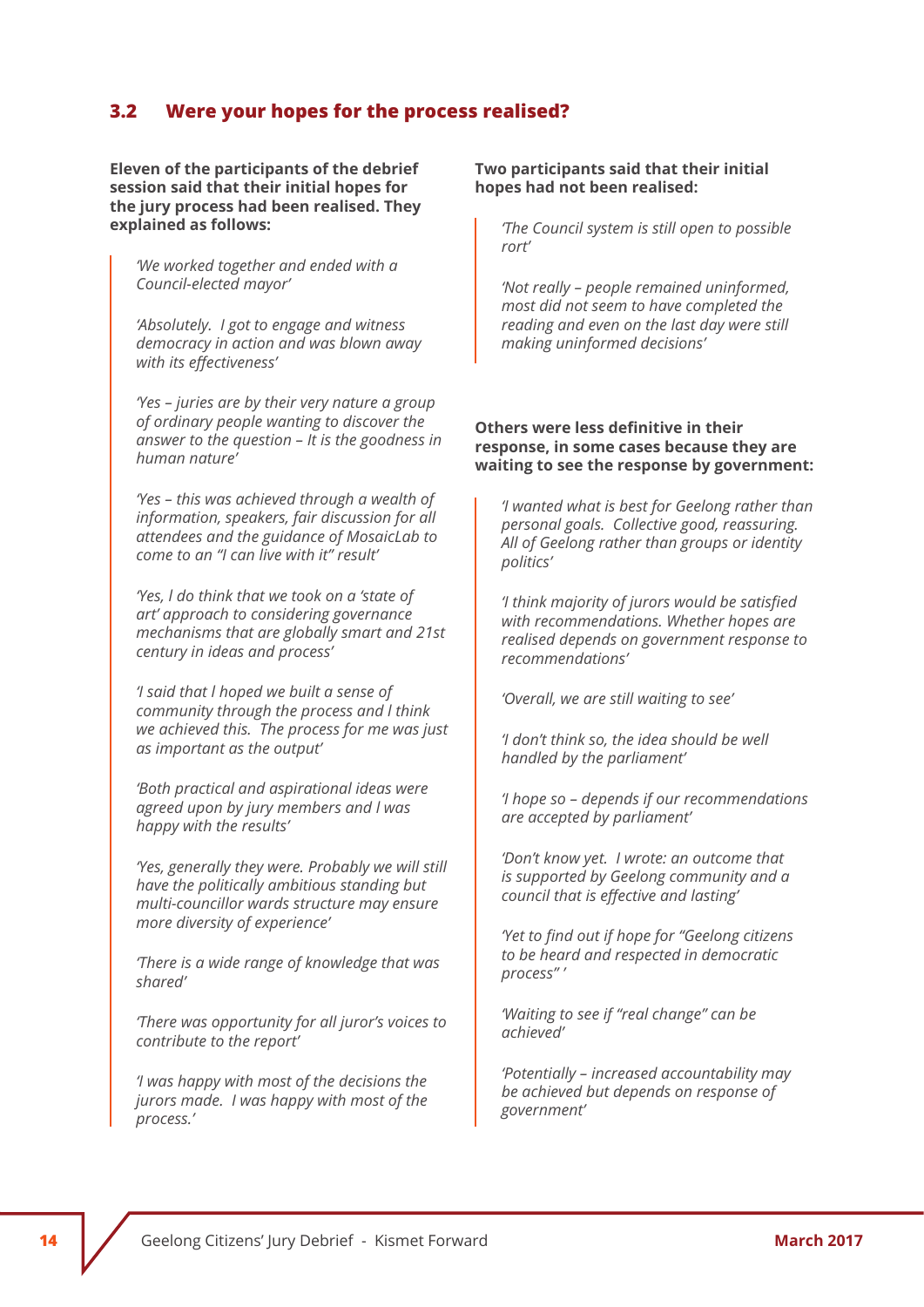#### **3.3 What piece of advice would you give other people who are thinking of becoming jurors for future projects?**

#### **Just do it!**

- Be prepared, be excited and go for it.
- It's enjoyable and rewarding
- Do it for the learning experience

*'Real decisions can be made by a small group of dedicated people.'*

*'People from all walks of life can make common sense decisions and they can listen and pay respect to others.'*

#### **Develop a thick skin in regard to media reporting**

• Don't let negative media reports upset or distract you.

*'Have a bit of a thick skin when it comes to reporting of the process by people who haven't been involved because they don't understand.'*

#### **Have an open mind, express your opinion**

• Have an open mind to new ideas and perhaps to changing your opinion.

 *'Research and keep an open mind, listen to others without prejudice and be prepared to compromise'*

• Be prepared to give your opinion in front of others, online, and in other forums and formats.

#### **Be committed and do your homework**

• Don't commit to being a juror unless you feel you can make it to all the meetings and do the necessary pre-reading.

#### **Do it for the common good**

• Have the community's best interest in mind.

*'For me it's being aware of the democratic process and having a wide view – keeping the whole of community benefit in mind. You need a wider lens than your own view.'*

*'Realising that there's a world outside myself … that's the essence of democracy; it's not 1 person 1 vote, it's thinking outside yourself and it's doing the best for the community.'*

#### **Other comments and suggestions:**

- Apply critical thinking
- Ask lots of questions
- The process improves engagement between people
- Trust/follow the facilitator; the process is fair and well considered
- You may need to have a discussion with someone on the staff if there is a matter you feel is unjust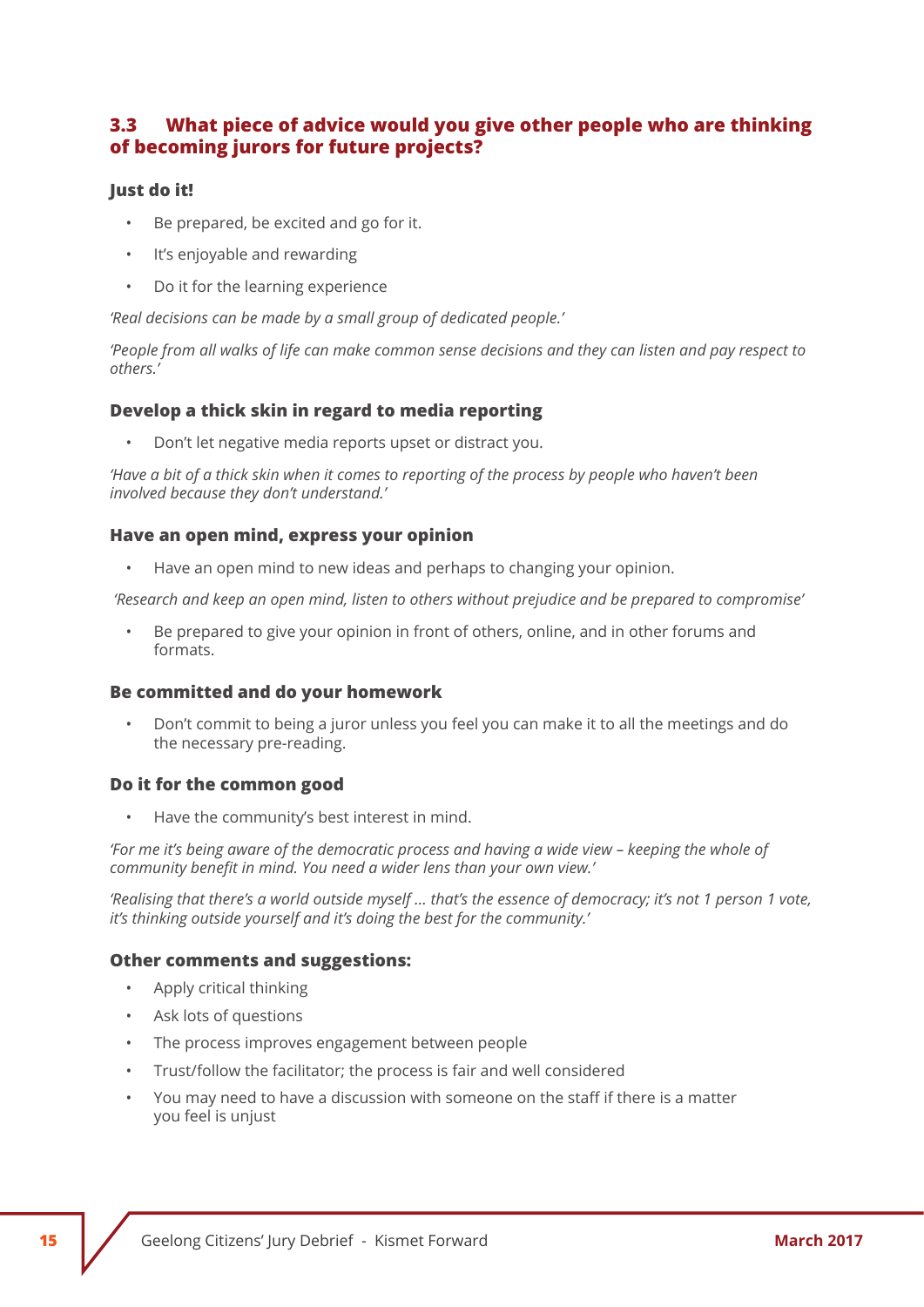## **4. Informing future Citizens' Juries**

*Summary of insights arising from the feedback:* 

- Aspects recommended as worth repeating for future citizens' juries included:
- Variety of guest speakers
- The jury selection process, especially the diversity of jurors selected
- Facilitation tools such as clickers and 'Love it/Like it'
- Information and material provided both pre and during the jury process
- Transparency of process and skill of facilitators.

Aspects which jurors do not recommend repeating or which they feel need review include:

- Ensuring adequate timing for activities
- Consideration of venue noise and space especially for jurors with hearing difficulties
- Ensuring there is genuine commitment from jurors

**4.1 What aspects of the process should be repeated?**

• The variety of backgrounds and speakers was appreciated. There was a suggestion for more time allocated to the speakers especially when addressing the small groups.

*'We enjoyed the variety of the various speakers and the different backgrounds and experiences that helped us focus on what we want.'*

- Facilitation tools
- The Love It/Like It/ Live with it process was a popular 'collaborative' technique cited by many jurors.
- Clickers were also popular as they enabled privacy in the voting process.
- Jurors liked the way jurors were selected and were very pleased with the diversity of jurors selected.

*'Great so many older people could make a valuable contribution.'*

#### *'Good sample of people.'*

- Jurors were impressed with both the online material and the booklet given at the beginning of the process.
- The ethics and integrity and lack of political affiliation of both newDemocracy and MosaicLab were cited as vital to a successful process.
- 'Critical thinking' was also recommended by two jurors as being important for future jury processes.
- The 'friendly meet and greet night' was appreciated.
- 'Giving time to decide the mayor issue'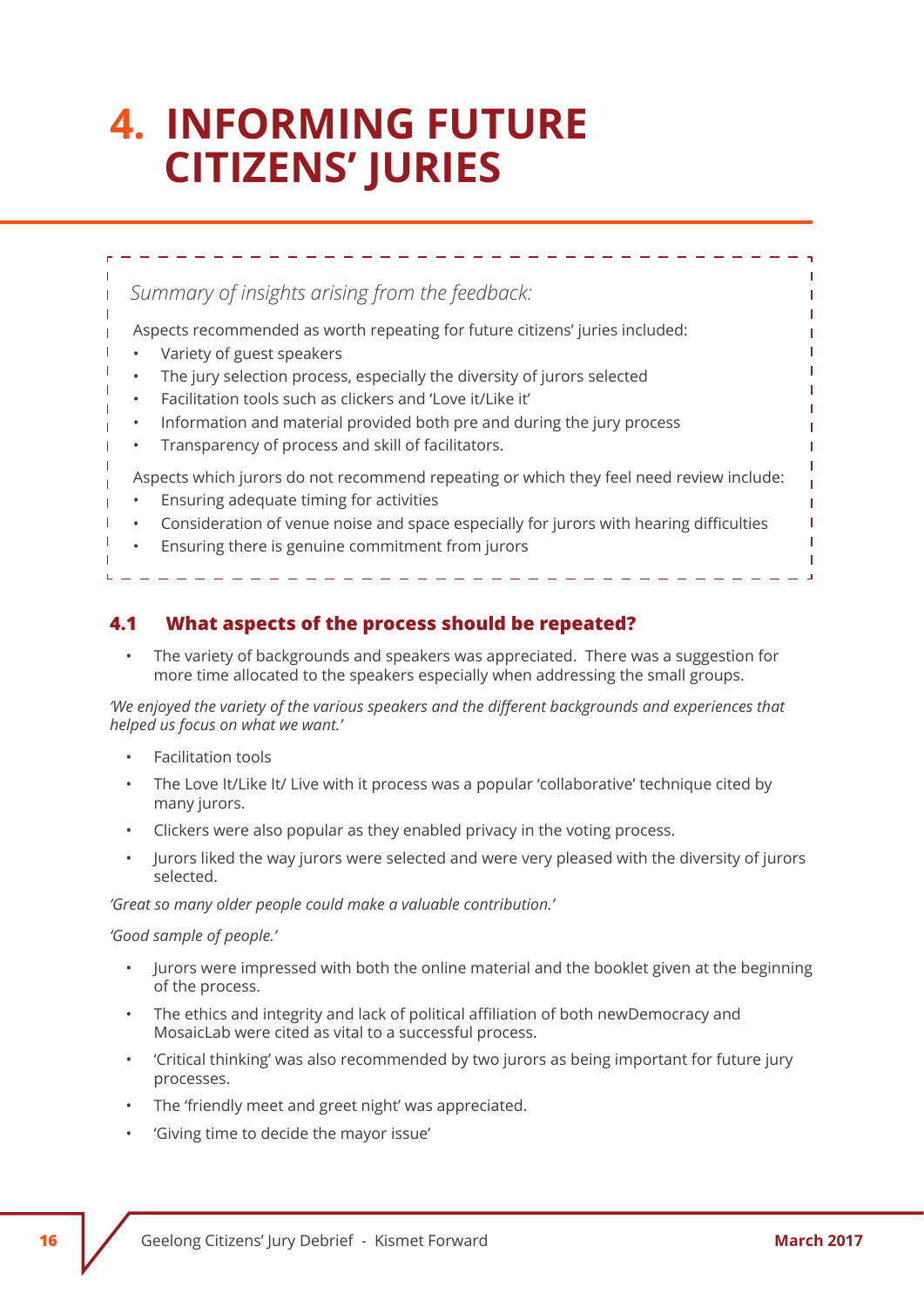#### **4.2 What aspects of the process should be done differently (or not at all)?**

#### **Timing**

Jurors felt that a contingency for an extra day should have been communicated at the beginning of the process. Some jury days felt rushed and unnecessarily pressured.

Extra time for recommendation writing was raised as was the limited time for guest speakers to present. Some jurors suggested allowing time for structured debate.

One juror raised the difficulty of returning to the process after the holiday period – the break over December and January was too lengthy.

Suggestions for better use of time include:

- Shorten the introductory activities (e.g. those related to the personality/attitudes of jurors on Day 1)
- Don't compress 'other major issues related to the practical recommendations'
- MosaicLab could have guided the small group to be more focussed on their target discussion.

*'I think, and with all due respect to facilitators, there was an underestimation of the complexity of the issues and the amount of time that would be needed to thoroughly discuss and decide on these issues.'*

*'Perhaps we spent too much time in the beginning, days 1 and 2, gathering information and doing the interpersonal stuff.. not unimportant, but we could have got through it a bit faster and to the issues at hand.'*

Other jurors, while conceding that timing was an issue, felt that perhaps there was no other way because of the spirit of group learning and group connection.

*'To help think about issues with more structure, it would be useful to have some sort of summary or precis of the issues and the implications of the issues of attacking it in a certain way. It could help people to understand and decide on what they thought about certain issues instead of going round in circles. It may have meant we got through the agenda faster- but….this goes against the idea of learning as a group, about deliberation and does not necessarily fit with different styles of learning.'*

*'In any creative process you do need to have time to mull and to listen. The conversations that we had couldn't have happened at any other time… I don't think you could have moved forward any faster- it's about listening… and you need time to do that listening.'*

*'There's a certain time needed when pulling a group together to have them operating at a group level – from what I saw… yes the introductory activities took time, but then we understood how we were going to work together. We also got more connected as a group. It did take a little time but I believe it was needed.'*

#### **Venue**

Noise and space issues were a concern for some jurors particularly in regard to being able to hear properly.

*'Couldn't hear what was happening and it was so frustrating - some of us in our 90s. Very difficult to follow what's happening.'*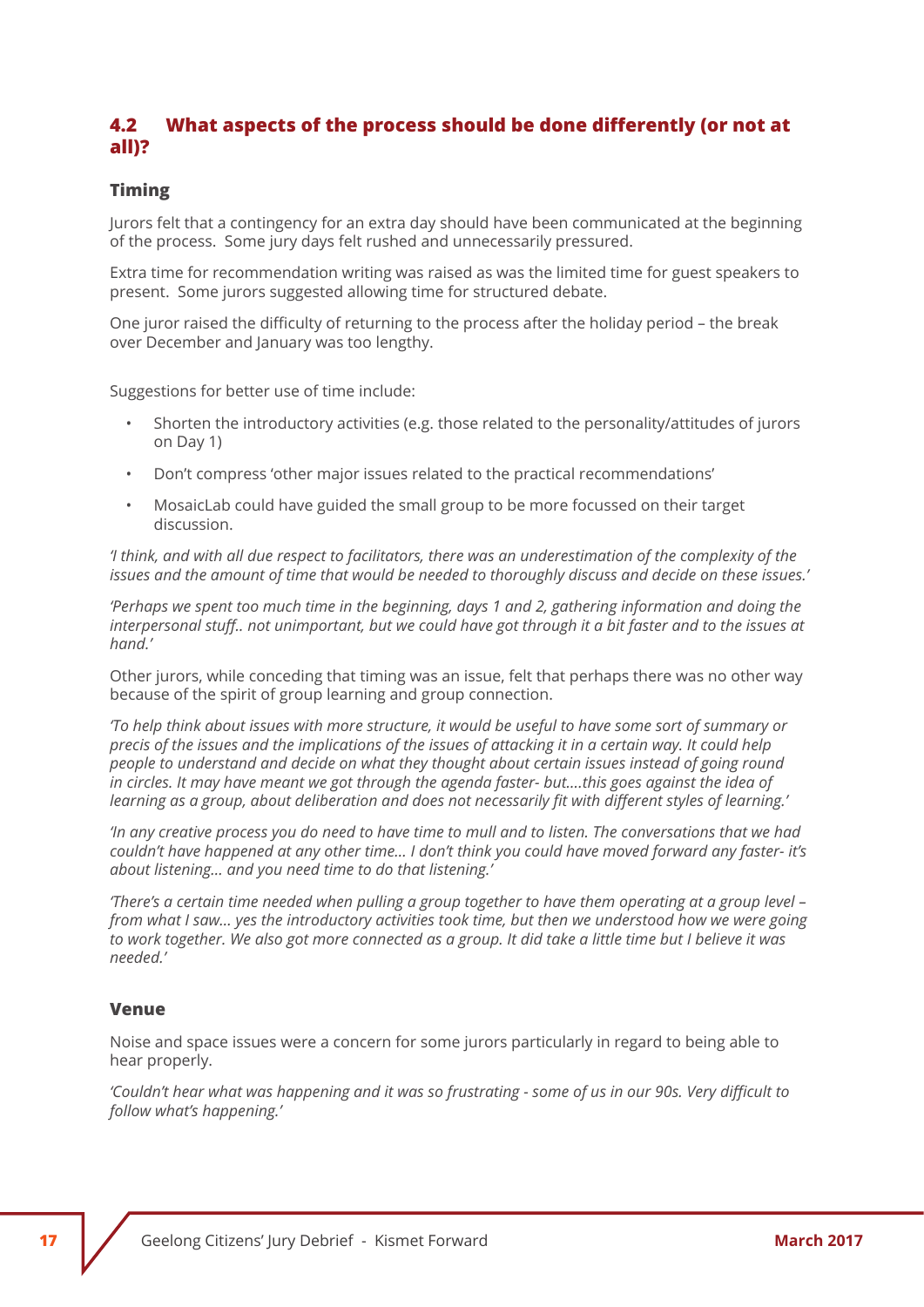#### **Juror Commitment**

The issue of juror commitment was raised with some suggesting that payment could have been withheld until after the last day to ensure attendance. Others felt that expectations of time and other commitment, such as the quantity of background reading, should have been made clear up front.

*'When initially invited to jury – we felt there might have been a need for a more detailed process described so people knew a bit more about what they were in for. Perhaps some might not have done it if this had been available…'*

#### **Other comments and suggestions**

- Give more background context to reasons for council dissolution
- Provide a 'happy hour' at the end of process so that jurors can debrief each other

*'I was very concerned that the parliament might not take it seriously because of some of the mistakes in the final report [e.g. some mistakes in the area where high school students forming a kind of council]. I had lots of concerns and that there are probably also some other errors. '*

*'Thanks to newDemocracy Foundation – for me democracy has been failing for many years, and I thought it was just me. But I see there are groups that are trying to deal with it … democracy is just*  too important for it not to work. I hope that you have a bigger impact on the wider community and *that's what it's about.'*

*'Very worthwhile experience for us, but also for council and the City of Geelong. I would recommend to any council or town that if they were having problems to try it – give people a chance to bring their ideas forward.'*